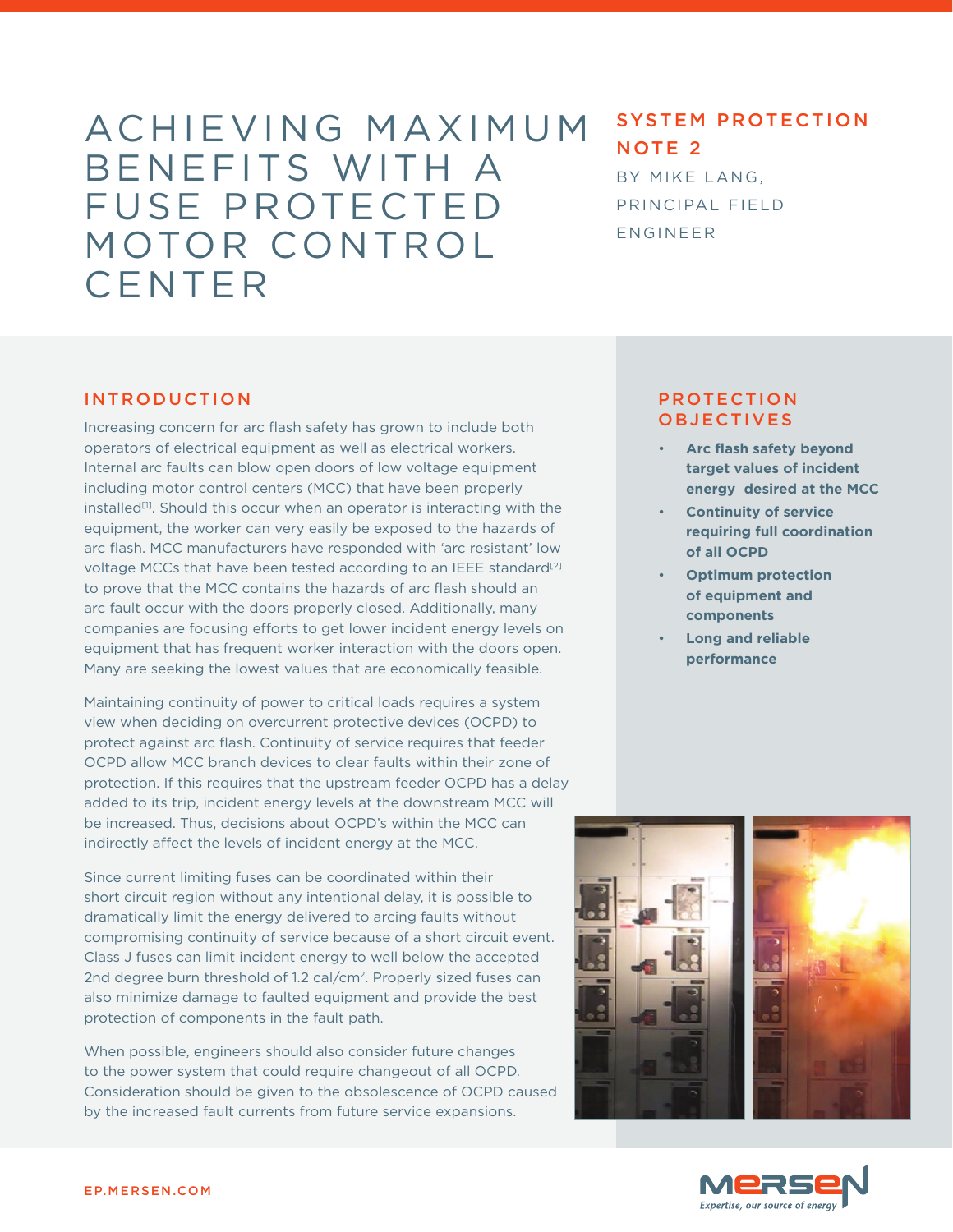Similarly, a conversion to high resistance grounding might also yield OCPD ratings inadequate. Finally, the reliability of the protection system over many years must be considered.

This paper provides an overview of the considerations necessary to achieve maximum benefits from a motor control center with branch circuit fuse protection. Particular emphasis is placed on the protection of workers, continuity of service and protection of equipment. Reference are provided throughout for more in depth information.

## PROTECTION OBJECTIVES

In addition to selecting the proper fuse ratings, objectives should be defined for the following factors when selecting the type of OCPD for a MCC.

- 1. Arc flash safety beyond target values of incident energy desired at the MCC.
- 2. Continuity of service requiring full coordination of all OCPD.
- 3. Optimum protection of equipment and components.
- 4. Long and reliable performance.

Since the selection of the branch OCPD can affect the selection of the feeder or main OCPD, the evaluation of your options must include the performance of the feeder protective device with respect to these factors.

#### **1. Arc Flash Safety**

Electrical safety programs must ensure that all workers who interact with electrical equipment are protected from arc flash hazards to a level of risk acceptable to the organization. Arc resistant MCCs are a great option for minimizing the likelihood of operators being exposed to the arc flash hazard when interacting with the equipment when it is properly closed. An arc resistant MCCs rated with a A4BQ Class L main fuse should be very similar in construction to conventional MCCs and not have special venting requirements.<sup>[2]</sup>

Even with an arc resistant MCC that will protect workers against arc flash hazards when the door is closed, consideration should be given to the required level of PPE worn by electrical workers who interact with the MCC while it is energized and the door open. An incident energy goal of less than 1 cal/cm2 to reduce the risk of serious worker injury

can usually be obtained throughout the life of the MCC with proper selection of fuses.

### **2. Coordination and Continuity of Power**

For optimal performance of the protection system, it is highly desirable that the feeder OCPD does not open for faults on any of the motor circuits. If it is possible for the main protective device to trip for faults downstream of a branch OCPD, then all loads powered by the MCC would be lost. This lack of coordination will not only result in more widespread outages but will cause increased difficulties in determining the location of the problem, increased time to restore power and processes, and the possibility that a worker may need to interact with an upstream device that may require higher rated PPE.

It is important to note that the OCPDs selected for the branch circuits of the MCC will limit your options with the feeder OCPD when coordination is desired. Intentional trip delays within the feeder OCPD to improve coordination with branch protective devices will raise incident energy to the entire MCC. These delays are not necessary with properly selected fuses.

It is also desirable that each branch short circuit protective device coordinates with the overload devices in its circuit. If the branch fuse is sized so as to allow time for the overload protection to clear overloads, it will be easier to troubleshoot and faster to restore equipment to service. Opening of the branch fuse would then be a clear indication of a fault on the circuit and the need to comply with the requirements 130.6(M) of NFPA 70E [3].

### **3. Optimum Protection of Equipment and Components**

*Internal Faults.* When an arc fault occurs within the MCC the amount of energy delivered to the fault can adversely impact the amount of effort required to return the equipment back to service after repairs. The greater the arc energy allowed by the feeder OCPD, the greater the damage and effort required to repair the equipment. If too much energy is transferred to the internal arc fault, extensive damage could occur and pose danger to nearby workers. Some researchers suggest limiting arc energies to less than 100kWs to ensure minimal damage that can be repaired in the field. [4] [5]

*External Faults.* When a fault occurs at a motor, large fault currents can flow through components of the



2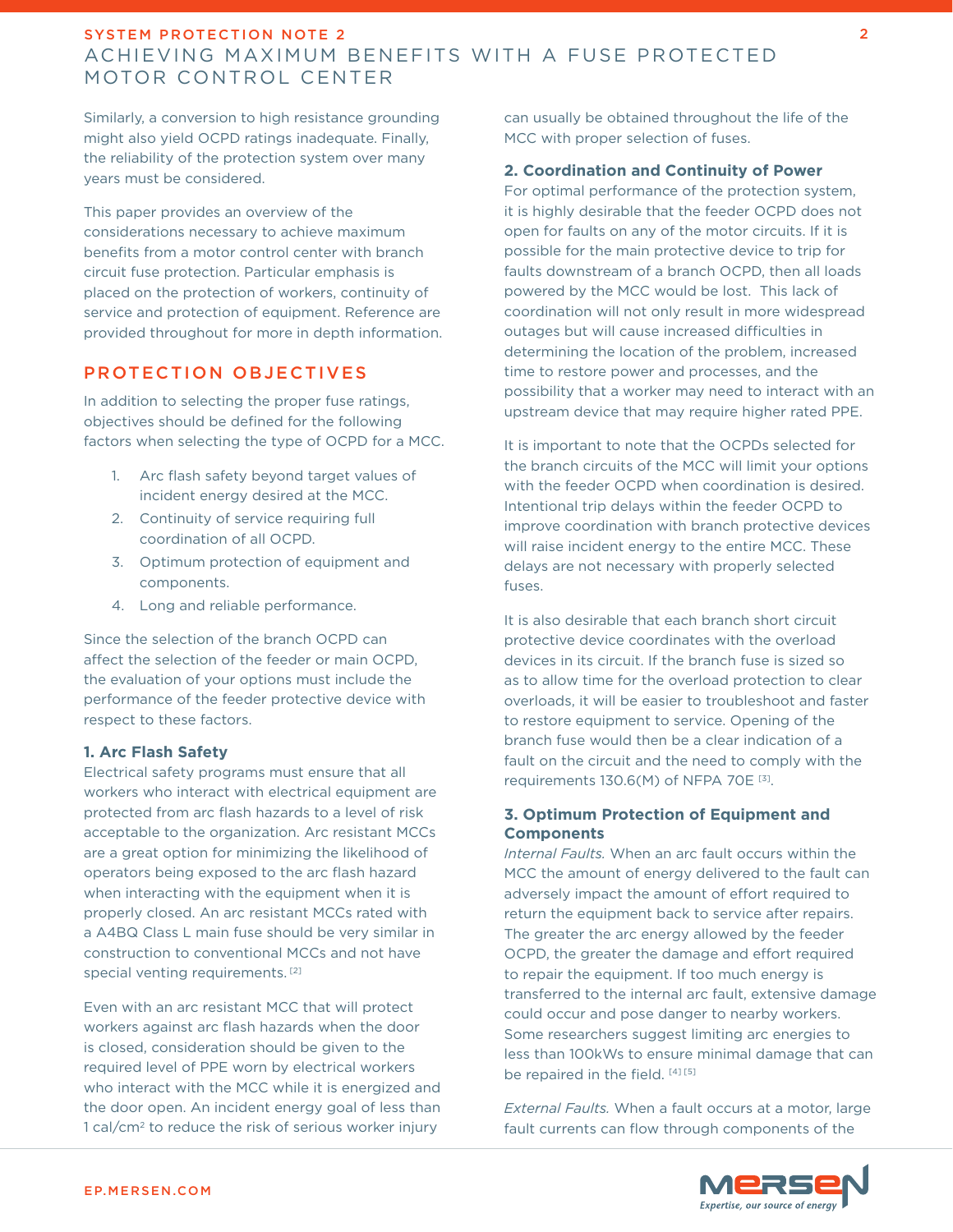MCC causing damage to vulnerable parts. Starters are particularly susceptible to damage of their contacts and overload elements. Most starters have been tested and certified to Type 2 (no damage) levels of protection with specific OCPDs (e.g. AJT Class J fuses). [6]

Finally, the magnitude of energy allowed to downstream arc faults must be considered since it may have an effect on the ability to contain arc flash hazards from nearby workers. In a paper by Crawford et al on motor terminal box (MTB) explosions, the authors recommended Class RK1 current limiting fuses to reduce the arc energy at the MTB to the lowest level possible for worker safety<sup>[7]</sup>. This also applies to local motor disconnects.

#### **4. Long Reliable Life**

System-wide increases in fault currents can obsolete equipment selections. Increases in available fault current may be caused by:

- A new utility supply transformer.
- Replacement of a transformer within the facility.
- Utility changes to the distribution system.
- Addition of a facility generator in parallel with the utility source.
- Addition of a facility tie bus for distribution reliability.

OCPDs may have adequate interrupting ratings when a system was originally commissioned; however, if changes to the power system increase fault currents they can become overdutied, unsafe and would need to be replaced. If fault currents increase to values greater than the Short Circuit Current Rating (SCCR) of the MCC, the entire equipment would need to be replaced.

Should a facility change to high impedance grounding, OCPDs will need to be fully rated devices since they may need to break full system voltage when clearing faults caused by two separate ground faults<sup>[8]</sup>. Fuses have a full voltage rating and are UL tested as a single pole device. A 600 volt rated fuse is fully capable of safely opening any voltage up to a maximum of 600V within its interrupting rating. See [9] for more details.

Increased system fault currents do not affect the key performance criteria of fuses that are discussed in this paper. For example:

- Following simple guidelines, coordination between fuses extends to 200kA [10]
- Incident Energy calculations remain constant (and may decrease) for larger fault currents [11]
- Type 2 protection of motor starters with fuses is typically valid for fault currents up to 100kA. [6]
- Class J and L fuses are single pole rated at 600V and have ampere interrupting ratings (AIR) of 300kA.
- Fused protected MCC can have a SCCR of 100kA.

Fuses require minimal maintenance since they are calibrated at the factory. If a fuse opens it is replaced by a new, factory-calibrated fuse. By replacing all three fuses after a fault the likelihood that a fuse will open prematurely is greatly reduced.

## MCC FUSE SELECTION BASICS

The key to obtaining all the goals identified above starts with selection of the branch circuit fuses. By optimizing the choice of AJT Class J time-delay fuses, the choices for fuses upstream can be more effective.

Since fuses are typically used in motor branch circuits with separate overload protection, their main purpose is to provide the short circuit protection for the circuit. Good engineering practice ensures that the following factors be considered when initially selecting a fuse for a motor circuit.

- 1. Compliance with NEC requirements
- 2. Characteristics of the motor current
- 3. Characteristics of the fuse
- 4. Desired component protection against expected fault current levels.
- 5. Coordination considerations
	- a. Coordination of branch fuse with the overload relay
	- b. Coordination between branch fuses and upstream feeder OCPD
- 6. Arc flash / arc fault considerations
	- a. MCC maximum incident energy
		- b. Arc flash considerations within each branch circuits
		- c. Minimizing damage from internal arc faults

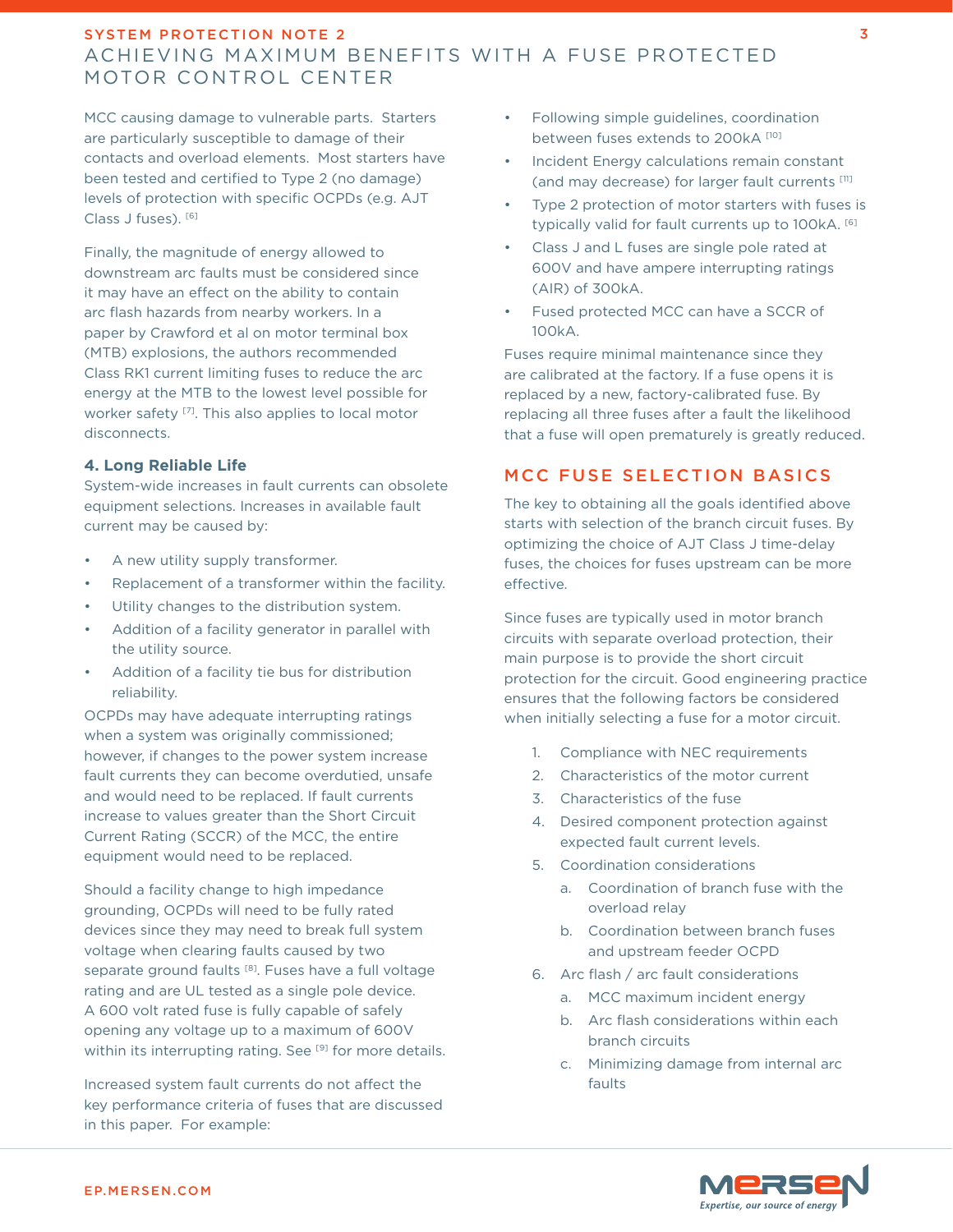#### **1. NEC Requirements**

Article 430.52 specifies the maximum fuse ampere rating allowed for time-delay and non-time delay fuses. For example, table 430.52 allows for sizing of Time-Delay fuses up to 175% of motor full load amps (FLA) when a properly sized overload protection device is used. These limits ensure that the overload relay is not called upon to clear a low level fault beyond its interrupting capability.

#### **2. Characteristics of the motor current**

The ampere rating of the fuse should be selected so that it can be expected to have a long life under normal operations of the motor. Both the full load amps and starting current of the motor must be considered. Since the starting current will be greater than the ampere rating of the fuse, the magnitude and duration of this current must be considered so that fuse elements are not exposed to excessive heat cycles that could shorten their life. Fuse selection tables using full load amps, locked rotor amps and start times give the recommendations that ensure reliable operation. See [10] for more details and table 1 on page 7 for an example.

## **3. Characteristics of the fuse**

*Short Circuit Protection.* As detailed in UL standards, current limiting fuses must clear a fault within their short circuit region in less than 1/2 cycle. Additionally, they must prevent (limit) the current from reaching the first peak of the prospective current as shown in Figure 2. Whereas any UL listed Time-Delay fuse can handle these basics, it is necessary to use the more current limiting Class J or Class RK1 fuses to obtain the maximum safety and protection benefits for fault currents. Since timedelay fuses have overload characteristics that better



*LRA is 400A*

matches motor starting current characteristics, they can be sized smaller than the non-time delay fuses. The smaller ampere ratings of the time delay fuses typically provide better short circuit protection for motor circuits and easier coordination with upstream OCPD.

The optimum fuse choice for new MCC branch circuits are AJT Class J Time Delay fuses. The superior current limitation requirements of this standard ensure that all of the short circuit protection benefits mentioned herein can be obtained. The unique dimensions of this fuse class, ensures that protection and reliability are not compromised by improper replacements.

For upgrading protection of existing fuse protected MCC, the A6D Class RK1 is the best option. This fuse class will provide comparable protection as the AJT. Since it is uses the same overload element and has the same dimension as the less current limiting RK5 A6D fuses can easily be installed without changes to equipment.

#### **4. Branch Circuit Protection Considerations**

*Starter Protection.* For faults on the motor branch circuit, starters are exposed to very rapid heating of their contacts and overload elements which can cause damage to the device in less than 1 cycle. Additionally, electromagnetic forces from high fault currents can cause significant arcing damage within the starter by separating contacts during the fault. All major starter manufacturers have certified their conventional products to the Type 2 level of 'no damage' protection for fault currents as high as 100,000A when protected with Class J or Class RK1 fuses sized according to their selection charts. Sizes recommended for Class J Time Delay fuses in the Type 2 tables typically are adequate for addressing the requirements discussed above. See [6] for more details.

#### **5. Coordination Considerations**

*Coordination with the Overload Relay*. Fuses can be considered to be coordinated with the circuit's overload relay if they are sized so that the overload relay will clear all overcurrents up to and including the locked rotor amps of the motor. This can be accomplished if the time current characteristic of the fuse intersects that of the overload relay at a current value near 25% higher than the magnitude of *Figure 1: Intersection of fuse curve with OL curve at 550A;* the locked rotor current of the motor (see figure 1).

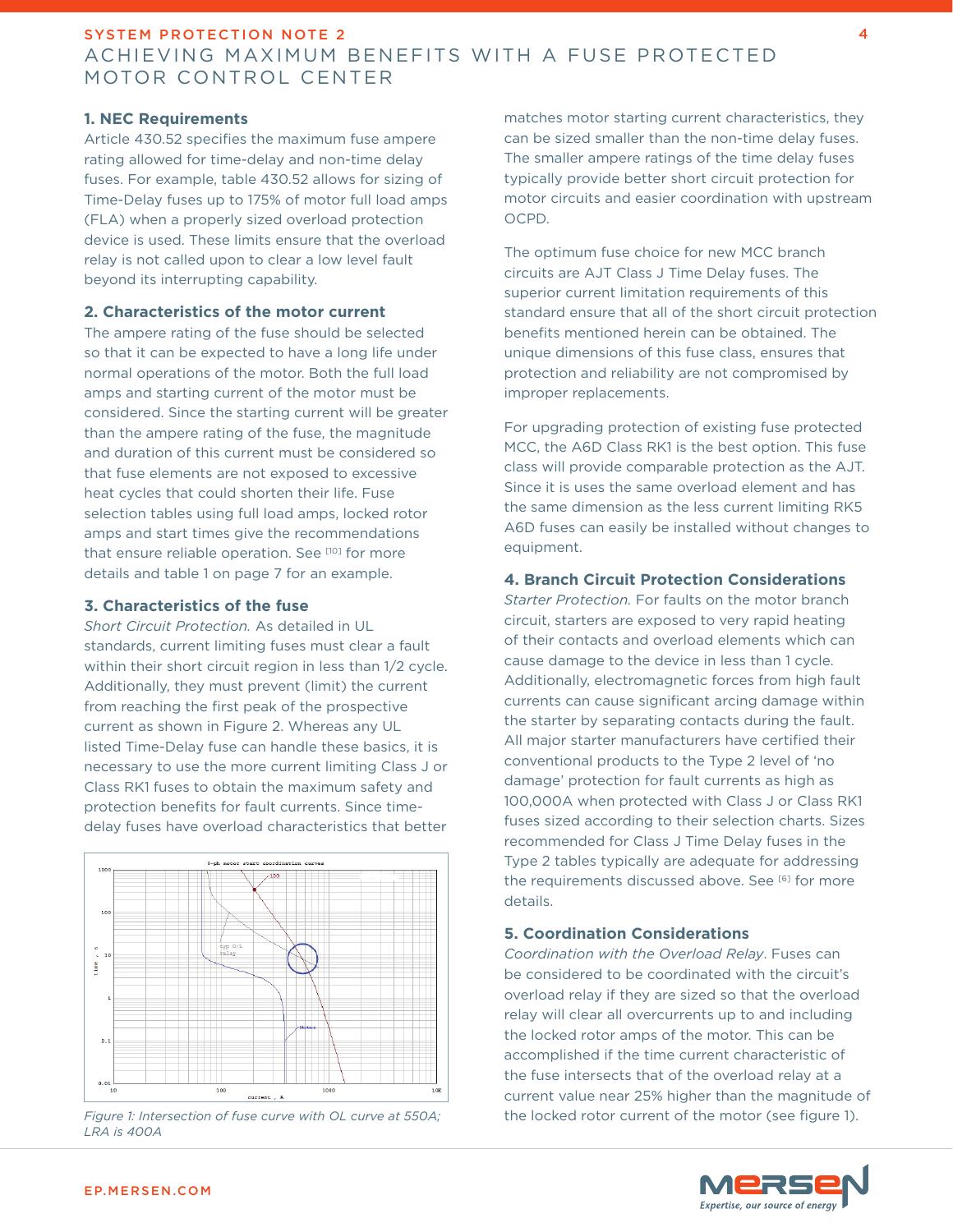The UL 248 standard requirement that Time-Delay fuses shall carry five times their ampere rating for 10 seconds, makes coordination with overload relays easy to obtain with Time-Delay fuses.

NFPA70E is clear when it comes to short circuits per section 130.6 (M). A qualified person must troubleshoot the circuit before it is re-energized [3]. When these devices are coordinated and the fuse opens, it is a good indication of a fault. On the other hand, if the circuit is cleared by the overload device, the circuit can easily be re-energized by resetting the overload with proper safety procedures.

*Upstream Fuse/Branch Fuse.* Complete selective coordination between a downstream AJT Class J fuse and an upstream A4BQ Class L fuse is possible for fault currents up to 200kA. That is, the main fuse will only open for faults on the bus between the main fuse and the line side of the branch fuses. To be selectively coordinated, the upstream fuse must pass the current waveform determined by the downstream fuse shown in figure 2 without melting its element. Lower let through currents by the downstream fuse as measured by <sup>2</sup>t, allow for smaller feeder fuses while maintaining coordination. Fuse coordination ratio charts are constructed to ensure that there is sufficient margin in the minimum ampere ratio to prevent damage to the upstream fuse.

When using Class J fuses, upstream fuses need to only have twice the ampere rating. For example an AJT400 would be fully coordinated with an upstream A4BQ800 for all fault currents up to 200kA [12].

*Fuse with upstream non-current limiting circuit breaker.* Selective coordination between a downstream fuse and an upstream non-current limiting feeder breaker is limited in the short circuit





region by the instantaneous pick up setting of the breaker and the degree of current limitation of the fuse. If the I shown in figure 2 is greater than that required to trip the instantaneous unit of the circuit breaker, selective co-ordination is lost. Fuses with lower I values provide coordination for wider ranges of fault currents. Designers need to evaluate the data in the let-through charts and the details of the instantaneous trip unit to ensure proper coordination. See [12] [13] for more details.

AJT Class J and A4BQ Class L fuses are the best choice for the lowest I<sub>n</sub> values.

#### **6. Arc Flash Considerations**

*MCC arc flash considerations.* To get the minimal amount of incident energy at the MCC, it is important to ensure that the feeder fuse is operating in its short circuit region for arcing faults. That is,  $I_{\text{arc}}$  must be large enough to drive the fuse into current limitation. For example, the A4BQ800 will provide incident energies less than 1.2 cal/cm<sup>2</sup> for available fault currents between 16kA and 100kA. The AJT400 will have similar performance for fault currents between 5kA and 100kA. Consideration of available fault current should be part of the decision on the size of the MCC. For example, it might be beneficial to use two 800A MCCs instead of a single 1600A MCC to achieve optimal safety goals when fault currents are not sufficiently high.

The tripping characteristics of the upstream feeder overcurrent protection device will determine the incident energy at the MCC. As discussed above, using very current limiting Class J fuses in the MCC branches allows for faster opening times of the feeder OCPD for short circuits without compromising coordination. It is practical to select Class L feeder fuses to be fully coordinated with Class J branch fuses while still yielding incident energy calculations of less than 1.0 cal/cm<sup>2</sup> at the MCC when properly sized.

Since Class J fuses are the most current limiting fuse option for the branch fuse, designers have the greatest flexibility in selection of upstream protection of the MCC while preserving coordination and minimal arc flash energies.

*Downstream arc flash considerations.* Although infrequent, serious injuries have occurred for arc faults within motor terminal boxes. The energy delivered to an arc fault within the box will rapidly

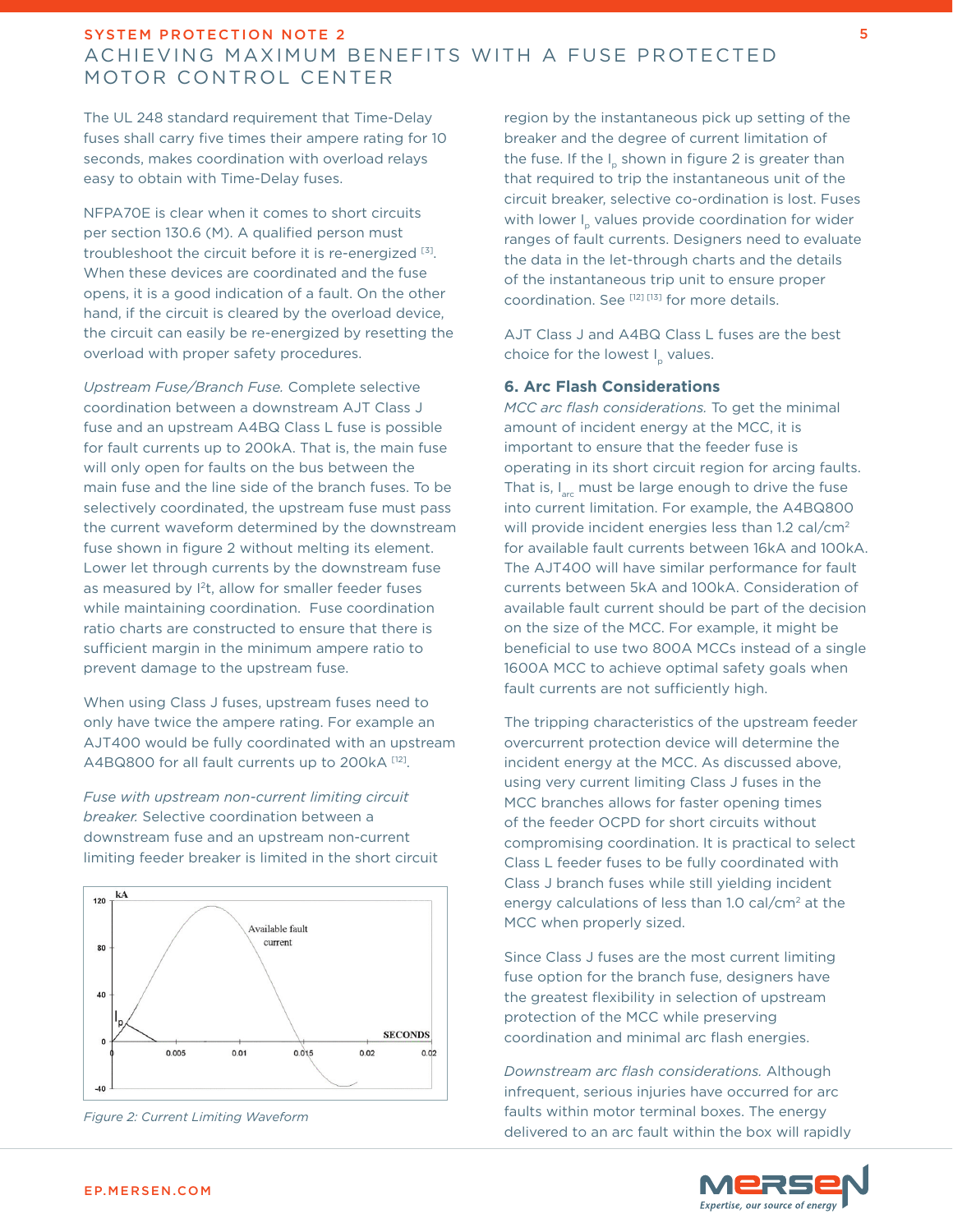raise the pressure. Although internal pressures can be relieved into the motor, the common failure mode is to launch the cover away from the box posing a potential hazard to any nearby worker [7]. Since Class J fuses let through the lowest electrical energy, worker protection is greatly improved if the calculated arc fault current is greater than the fuse's threshold current. [11] Incident energies can be less than 0.5 cal/cm<sup>2</sup> at motor disconnects if the calculated  $I_{\text{max}}$  is greater than current limiting threshold of the branch fuse. For example, with an AJT100, incident energy will be less than 0.5 cal/cm<sup>2</sup> if the available fault currents is greater than 2kA at the disconnect.

## EXAMPLE

#### **Steps to select fuses to accomplish MCC safety goals**

By using the steps below, AJT and A4BQ fuses can be selected to accomplish all of the goals identified at the beginning of the paper. An example is provided to demonstrate the process.

- 1. Make a preliminary choice of MCC
	- a. Identify details of all expected motor loads to properly select the MCC.
	- b. Calculate the available fault current at the MCC with an initial selection of MCC bus size and feeder conductors
- 2. Select branch circuit fuses.
	- a. Select the optimum AJT Class J fuse for each branch to ensure coordination with the overload relays. Typically this is 140-160% of Full Load Amps (FLA) but could be larger with higher efficiency motors. For motor drives use the manufacturer's recommended size of Class J time delay fuse.
	- b. Review the starter manufacturer's information to confirm that the starters have Type 2 level of protection with the selected branch fuses.
- 3. Select main fuse
	- a. Identify the largest branch fuse selected for the motors that will be operated from the MCC.
	- b. Identify the smallest A4BQ Class L main fuse that will coordinate with the largest branch fuse for all fault currents. This is accomplished when the A4BQ ampere rating is twice that of the largest AJT branch fuse.
- c. Confirm that the A4BQ ampere rating complies with NEC requirements and system requirements.
- d. Confirm that the incident energy at the MCC is under the target value.
- 4. Review the MCC manufacturer's information to confirm that the MCC is 'arc resistant' rated with the selected main fuse.

**Step 1:** In the circuit shown in figure 3, MCC 1 has 515A of motor load controlled by this center. With a preliminary selection of an 800A MCC and the appropriate feeder conductors, the estimated fault currents are shown on figure 3.

**Step 2:** Select the proper Class J fuse size for each motor from Table 1. Per the table's footnote, fuses from the center or right column will coordinate with typical Class 20 overload relays. Confirm that the selected fuse sizes meet starter protection objectives by checking with manufacturer's type 2 tables. For the fuses selected per table 1, several manufacturers provide starters that have been certified for Type 2 levels of short circuit protection.

**Step 3:** After selecting the proper Class J fuse for each motor from table 1, identify the fuse for the largest motor. With a code letter G and a motor start time of 2-5s, Table 1 suggests an AJT350 Class J time delay fuse for the 200hp motor. See [10] for more information on sizing fuses for motor circuits.





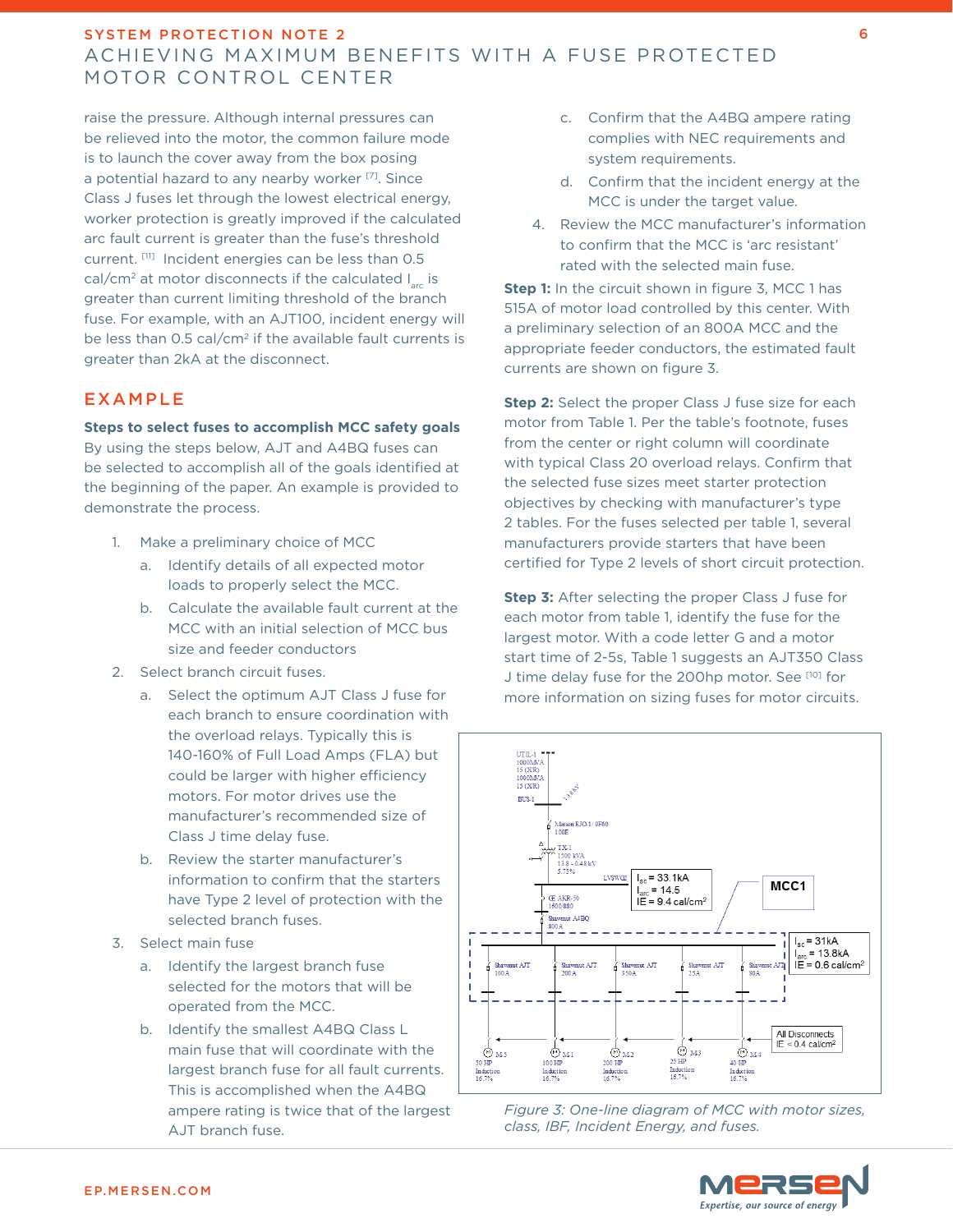Per the condensed coordination table 2, the A4BQ800 feeder fuse easily coordinates with the AJT350 for all fault currents up to 200kA with a coordination ratio greater than 2. The coordination plots for the fuse system shown in figure 4 have good separation for currents below threshold values. Likewise, all other fuses have a main/branch ratio greater than 2, and would be coordinated with the A4BQ800 for fault currents up to 200kA. Adjustments could be made to the upstream feeder breaker to get better separation.

In Figure 3. all 5 motors were fed with 200 feet of cable rated for the motors FLA. The arc flash calculations downstream of the MCC are less than 0.5 cal/cm2 with the AJT fuses. By using the A4BQ800, the incident energy calculated on the main bus of the MCC is 0.6cal/cm<sup>2</sup>. These calculations were done with a working distance of 18".

Notice that with an instantaneous pick up of 11,200A for the feeder breaker shown in figure 4, the AJT350 will coordinate for faults up to 19kA. To assure coordination up to 31kA, the setting will need to be changed to greater than 13,200. See [12] and [13] for more information.

#### **Step 4:** Contact the MCC manufacturer or Mersen Technical Services to get information on MCCs that are



*Figure 4: Time current curves for devices in the example of Figure 3.*

'arc resistant' per the manufacturer's tests according to IEEE 37.20.7<sup>[14]</sup> when protected with the appropriately sized A4BQ Class L fuse. With a 'device limited' design, installation requirements can be near to conventional MCCs. However, it is very important that you consult with the MCC manufacturer to ensure that you obtain the desired level of performance, since IEEE 37.20.7 is a test guide that includes recommended procedures.

Remember that the MCC is only 'arc resistant' with the door closed. Workers could be exposed to the full calculated incident energy should an arc flash occur while they were interacting with the MCC with the door open. By sizing the A4BQ so that it will be current limiting for the expected arc fault current, workers could be exposed to the lowest levels of arc flash energy.

## **TABLE 1. AJT FUSE SELECTION CHART FOR 480V MOTORS**

| <b>Motor HP</b> | <b>Full Load</b><br><b>Curent</b> | <b>Minimum</b> | <b>Typical</b> | Heavy<br><b>Start</b> |
|-----------------|-----------------------------------|----------------|----------------|-----------------------|
| 5               | 7.6                               | 10             | 12             | 15                    |
| 71/2            | 11                                | 15             | 17 1/2         | 20                    |
| 10              | 14                                | 17 1/2         | 20             | 25                    |
| 15              | 21                                | 25             | 30             | 40                    |
| 20              | 27                                | 35             | 40             | 50                    |
| 25              | 34                                | 40             | 50             | 60                    |
| 30              | 40                                | 50             | 60             | 70                    |
| 40              | 52                                | 70             | 80             | 100                   |
| 50              | 65                                | 80             | 100            | 125                   |
| 60              | 77                                | 100            | 125            | 150                   |
| 75              | 96                                | 125            | 150            | 175                   |
| 100             | 124                               | 175            | 200            | 225                   |
| 125             | 156                               | 200            | 225            | 300                   |
| 150             | 180                               | 225            | 250            | 350                   |
| 200             | 240                               | 300            | 350            | 450                   |
| 250             | 302                               | 400            | 450            | 600                   |
| 300             | 361                               | 450            | 600            |                       |

*Typical sizes are recommended for most applications and will coordinate with NEMA Class 20 overload relays and starting times up to 5 seconds.*

### **TABLE 2. CONDENSED SELECTIVITY RATIO CHART – 480V**

| <b>Branch Fuse</b> | <b>Main Fuse</b> |            |     |  |
|--------------------|------------------|------------|-----|--|
|                    | A4BO             | <b>AJT</b> | A6D |  |
| A4BQ               | 2:1              | 2:1        | 2:1 |  |
| AJT                | 2:1              | 2:1        | 2:1 |  |
| A6D                | 2:1              | 2:1        | 2:1 |  |
| <b>TRS</b>         | 4:1              | 4:1        | 4:1 |  |